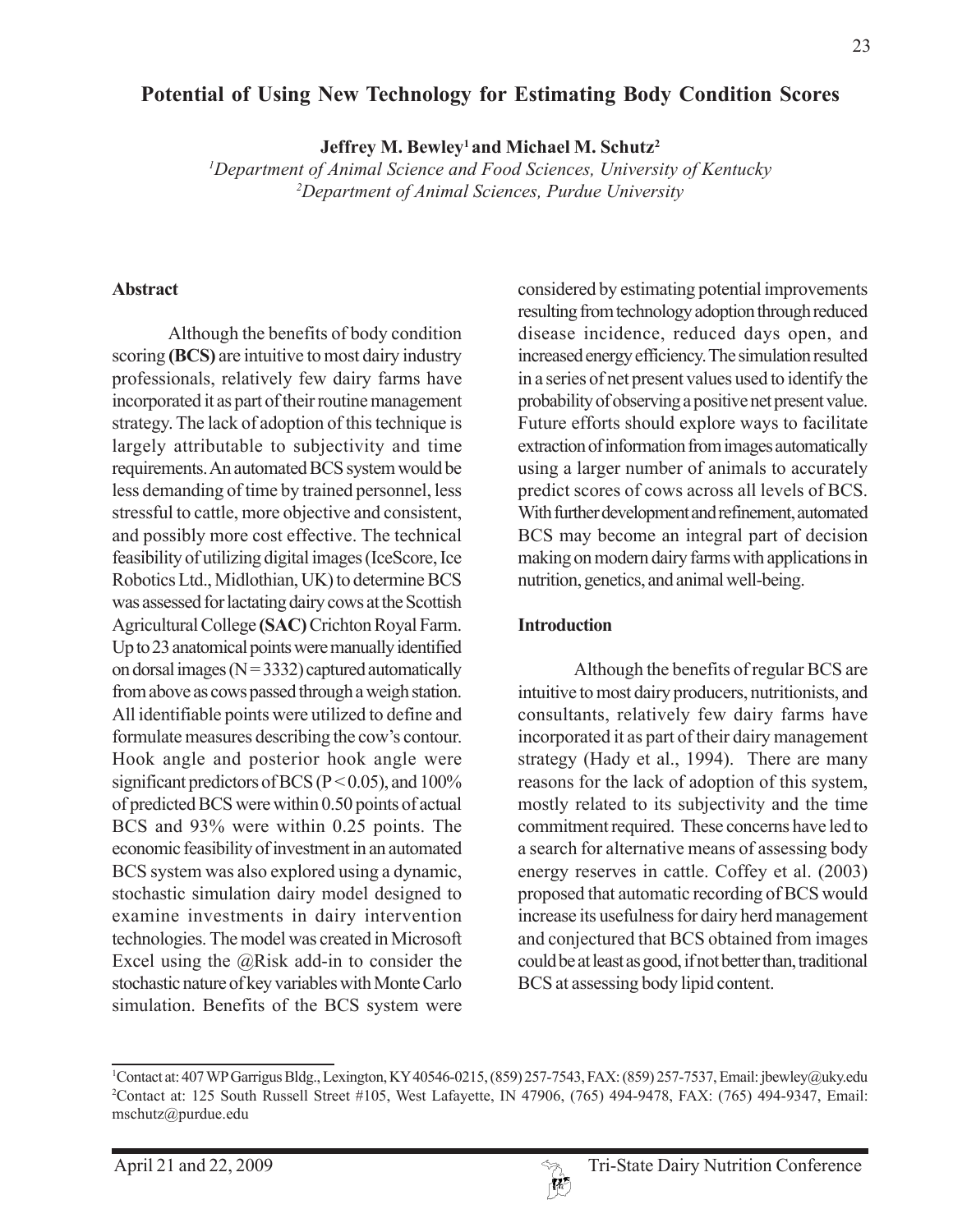Despite success with other species, few research groups have approached the idea of automatic body condition scoring in dairy cattle (Coffey et al., 2003; Leroy et al., 2005; Pompe et al., 2005). An automated BCS system would be preferred to observational scoring because it would require less time, be less stressful on the animal, be more objective and consistent, and possibly more cost effective (Leroy et al., 2005). Thus, we set out to explore the technical and economic feasibility of automation of BCS using digital images.

## **Materials and Methods**

## *Digital imaging*

Data for this study were collected at the Scottish Agricultural College Crichton Royal Farm in Dumfries, Scotland, UK from September to November 2006 (Bewley et al., 2008). Scores were obtained weekly using 2 different BCS systems which are the primary systems utilized within the United Kingdom (Lowman et al., 1976; Mulvany, 1977) and the United States (Edmonson et al., 1989; Ferguson et al., 1994). The Lowman/ Mulvany **(UKBCS)** system involves palpation of specific body parts using a 0 to 5 scale with 0.25 intervals. The Edmonson/Ferguson **(USBCS)** system is based entirely upon visual assessment using a 1 to 5 scale with 0.25 intervals. The UKBCS were assessed by 2 experienced employees of the farm in a permanent weigh station as cows left the milking parlor following the a.m. milking. The USBCS were assessed by a visiting scientist from the United States trained in BCS using the flowcharts developed by Ferguson et al. (1994). Within-cow outliers were removed for both systems by comparing BCS obtained during the successive week. After these edits, means were  $2.12 \pm 0.35$ ) and 2.89 ( $\pm$  0.40), modes were 2.25 and 2.75, and ranges were 1.0 to 3.5 and 1.5 to 4.5 for the UKBCS ( $n = 2346$ ) and USBCS ( $n = 2571$ ), respectively.

Black and white images were collected using a digital camera placed above the permanent weigh station. The camera pointed downward toward and approximately 60 to 70 cm above the cows' backs. The camera was stationary and remained at the same height throughout the duration of the project. The weigh station was located in an exit alley from the parlor within an enclosed barn with minimal artificial lighting. When the rear gates of the weigh station closed after cow entry, the camera was triggered to capture an image from the cow in the station. Relative to collection of subjective BCS on the day of the week where scores were collected, image collection occurred simultaneously with UKBCS and prior to USBCS. Images were identified with a timestamp and stored for subsequent analysis. Image timestamps were matched with weigh station timestamps to identify the cows being photographed. Although the herd was milked 3 times per day, images were generally only available for the early p.m. milking because of lighting limitations at the a.m. and late p.m. milkings.

Twenty-three anatomical points, corresponding to identifiable features, were classified for potential influence on BCS (Figures 1 and 2). A computer program was created to identify these points on the collected images. With this program, image files are loaded, and points are identified manually and visually with the click of a computer mouse. When the point has been identified, an x/y coordinate corresponding to this point is recorded in a separate text file. If a point is not discernible on a particular image, that point is set to missing. Any image where both hooks were not clearly visible was considered to be of insufficient quality and no points were recorded. Points were selected moving clockwise around the cow, starting with the left forerib (facing the cow) and ending with the right forerib. An edit was performed on the data to remove any points that did not follow this pattern. When all 23 points were identified, the  $x/y$ coordinates created an outline of the cow (Figure 2). Distances between points on opposite sides of

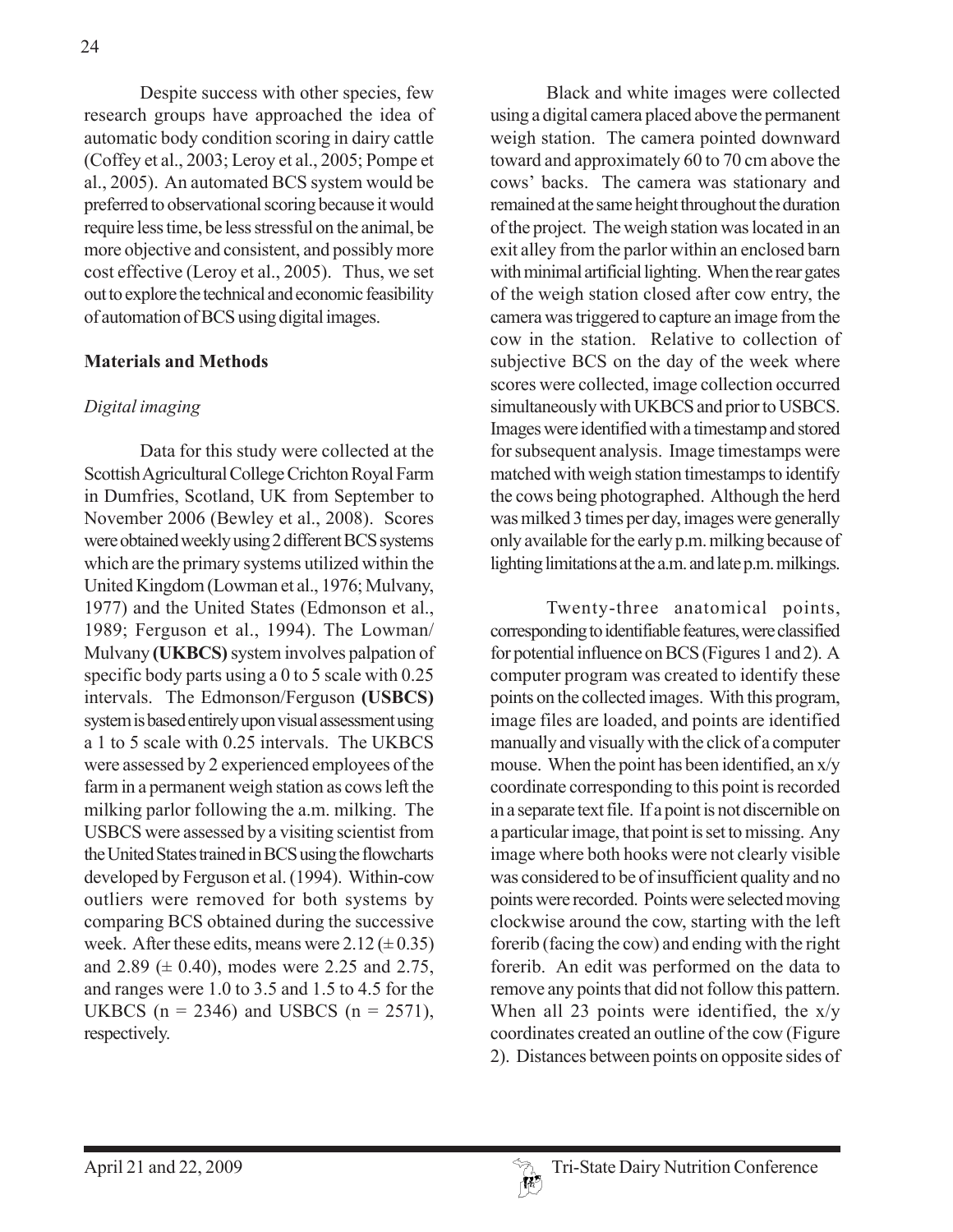the cow were calculated (e.g. right hook to left hook) as measures of width at various points. These points were also used to calculate angles reflecting the shape of the contour of the cow. Fifteen angles around the hooks, pins, and tailhead were calculated when points were available in this manner (Figure 3).

For each image, 7 composite anatomical angles were calculated using the mean of opposing angles from the cow's left and right sides. For example, a composite hook angle was calculated as the average of left and right hook angles. Similarly, a coefficient of variation was calculated corresponding to each of the composite angles for each image. Cutoff values for outlier removal of these composite angles were created using the mean ± 3 standard deviations **(SD)** of these coefficients of variation across the entire data. When the coefficient of variation corresponding to an individual image composite angle was greater than or less than these cutoff values, the respective composite angle was removed. The objective of this edit was to remove angles where the left and right angles were considerably different, likely indicative of the cow standing diagonally within the weigh station, a poor quality image, or gross errors in point identification.

A weekly average of each composite angle, along with tailhead angle, was calculated for each cow/week combination. Weekly averages with less than 2 composite hook angles were removed from the data set prior to model creation. The MIXED procedure of SAS® (Cary, NC) was used to analyze models for prediction of BCS using the angles obtained from the images. These models were performed as a repeated measures analysis with variables repeated by week with cow as the random subject. All composite angles were considered in preliminary models, but only effects significant at P < 0.05 are included in the models reported here. The model included 834 and 767 observations for USBCS and UKBCS, respectively.

#### A simulation model of a dairy enterprise was developed to evaluate the economics of investments in Precision Dairy Farming technologies by examining a series of random processes over a 10 year period. The model was designed to characterize the biological and economical complexities of a dairy system within a partial budgeting framework by examining the cost and benefit streams coinciding with investment in a Precision Dairy Farming technology. Although the model currently exists only in a research form, a secondary aim was to develop the model in a manner conducive to future utility as a flexible, farm-specific decision making tool. The basic model was constructed in Microsoft Excel 2007 (Microsoft, Seattle, WA). The @Risk 5.0 (Palisade Corporation, Ithaca, NY) add-in for Excel was utilized to account for the random nature of key variables in a Monte Carlo simulation. In Monte Carlo simulation, random drawings are extracted from distributions of multiple random variables over repeated iterations of a model to represent the impact of different combinations of these variables on financial or production metrics (Kristensen and Jorgensen, 1998). The basic structure of the model is depicted in Figure 4.

The underlying behavior of the dairy system was represented using current knowledge of herd and cow management with relationships defined from existing literature. Historical prices for critical sources of revenues and expenses within the system were also incorporated as model inputs. The flexibility of this model lies in the ability to change inputs describing the initial herd characteristics and the potential impact of the technology. Individual users may change these inputs to match the conditions observed on a specific farm.

After inputs are entered into the model, an extensive series of intermediate calculations are computed within 13 modules, each existing as a

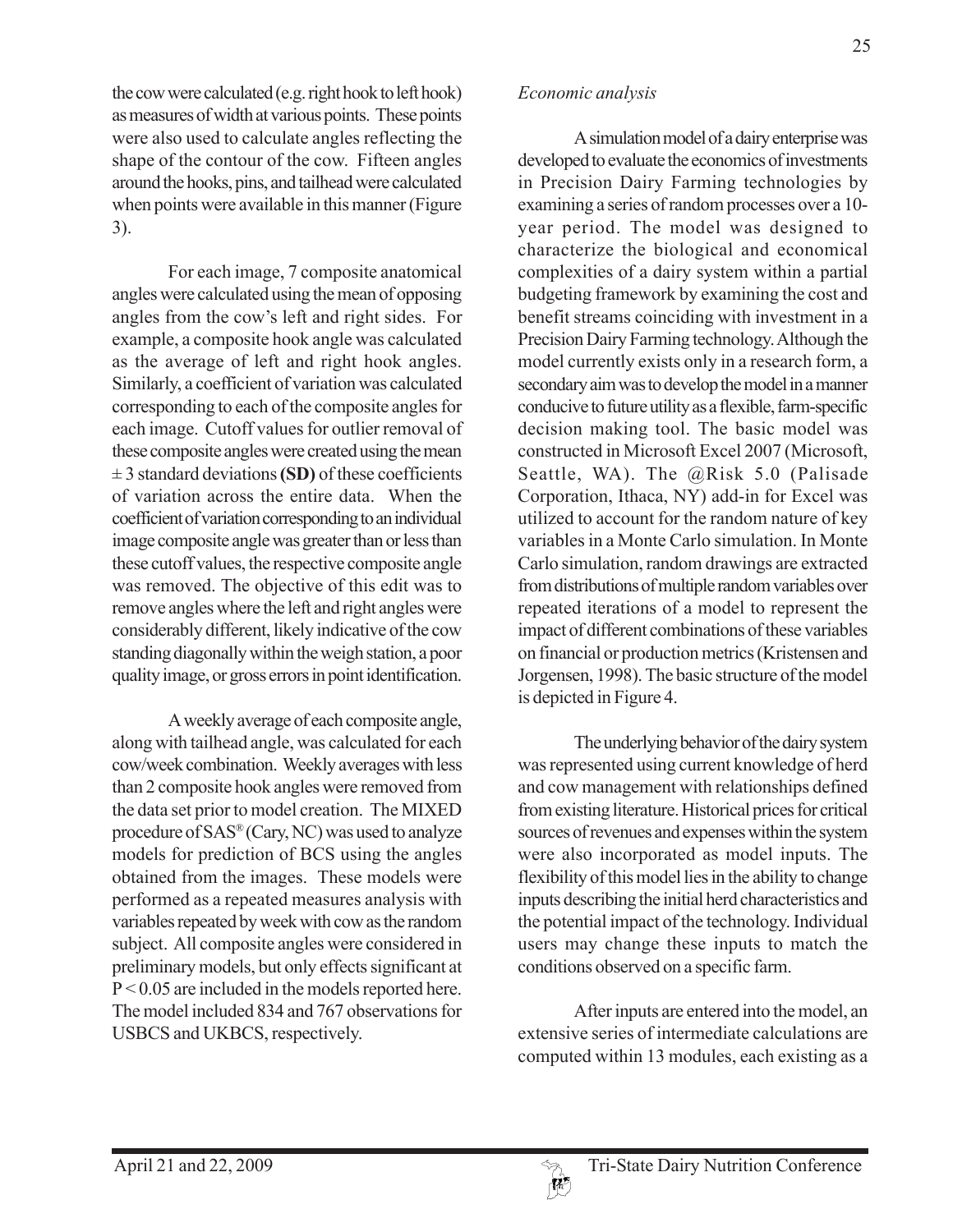separate worksheet within the main Excel spreadsheet. Each module tracks changes over a 10-year period for its respective variables. Within these inter-connected modules (Figure 5), the impact of inputs, random variables, and technologyinduced improvements are estimated over time using the underlying system behavior within the model. Results of calculations within one module often affect calculations in other modules with multiple feedforward and feed-backward interdependencies. Each of these modules eventually results in a calculation that will influence the cost and revenue flows necessary for the partial budget analysis. Finally, the costs and revenues are utilized for the project analysis examining the net present value **(NPV)** and financial feasibility of the project along with associated sensitivity analyses.

Agricultural commodity markets are characterized by tremendous volatility, and in many countries, this volatility is increasing with reduced governmental price regulation. As a result, economic conditions and the profitability of investments can vary considerably, depending on the prices paid for inputs and the prices received for outputs. Producers are often critical of economic analyses that fail to account for this volatility by using a single value for critical prices, recognizing that the results of the analysis may be different with higher or lower milk prices, for example. In a simulation model, variability in prices can be accounted for by considering the random variation of these variables. In this model, historical U.S. prices from 1971 to 2006 for milk, replacement heifers, alfalfa, corn, and soybeans were collected from the "Understanding Dairy Markets" website (Gould, 2007). Historical cull cow prices were defined using the USDA-National Agricultural Statistics Service values for "beef cows and cull dairy cows sold for slaughter" (USDA-NASS, 2007). Base values for future prices (2007 to 2016) of milk, corn, soybeans, alfalfa, and cull cows were set using estimates from the Food and Agricultural Policy Research Institute's (FAPRI) U.S. and World Agricultural Outlook Report (FAPRI, 2007).

Variation in prices was considered within the simulation based on historical variation. In this manner, the volatility in key prices can be considered within a profitability analysis.

Although there is probably no direct way to account for the many decisions that ultimately impact the actual profitability of an investment in a Precision Dairy Farming technology, this model includes a Best Management Practice Adherence Factor **(BMPAF)** to represent the potential for observing the maximum benefits from adopting a technology. The BMPAF is a crude scale from 1 to 100% designed, to represent the level of the farm management. At a value of 100%, the assumption is that the farm management is capable and likely to utilize the technology to its full potential. Consequently, they would observe the maximum benefit from the technology. On the other end of the spectrum, a value of 0% represents a scenario where farm management installs a technology without changing management to integrate the newly available data in efforts to improve herd performance. In this case, the farm would not recognize any of the benefits of the technology. Perhaps most importantly, sensitivity analyses allow the end user to evaluate the decision with knowledge of the role they play in its success.

## *Investment analysis of automated body condition scoring*

The model was used for an investment analysis of the proposed system for automatically monitoring BCS on dairy farms. The primary objective of this effort was to identify the factors that influence the potential profitability of investing in an automated BCS system. An expert opinion survey was conducted to provide estimates for potential improvements associated with technology adoption. Benefits of technology adoption were estimated through assessment of the impact of BCS on the incidence of ketosis, milk fever, metritis, conception rate at first service, and energy efficiency.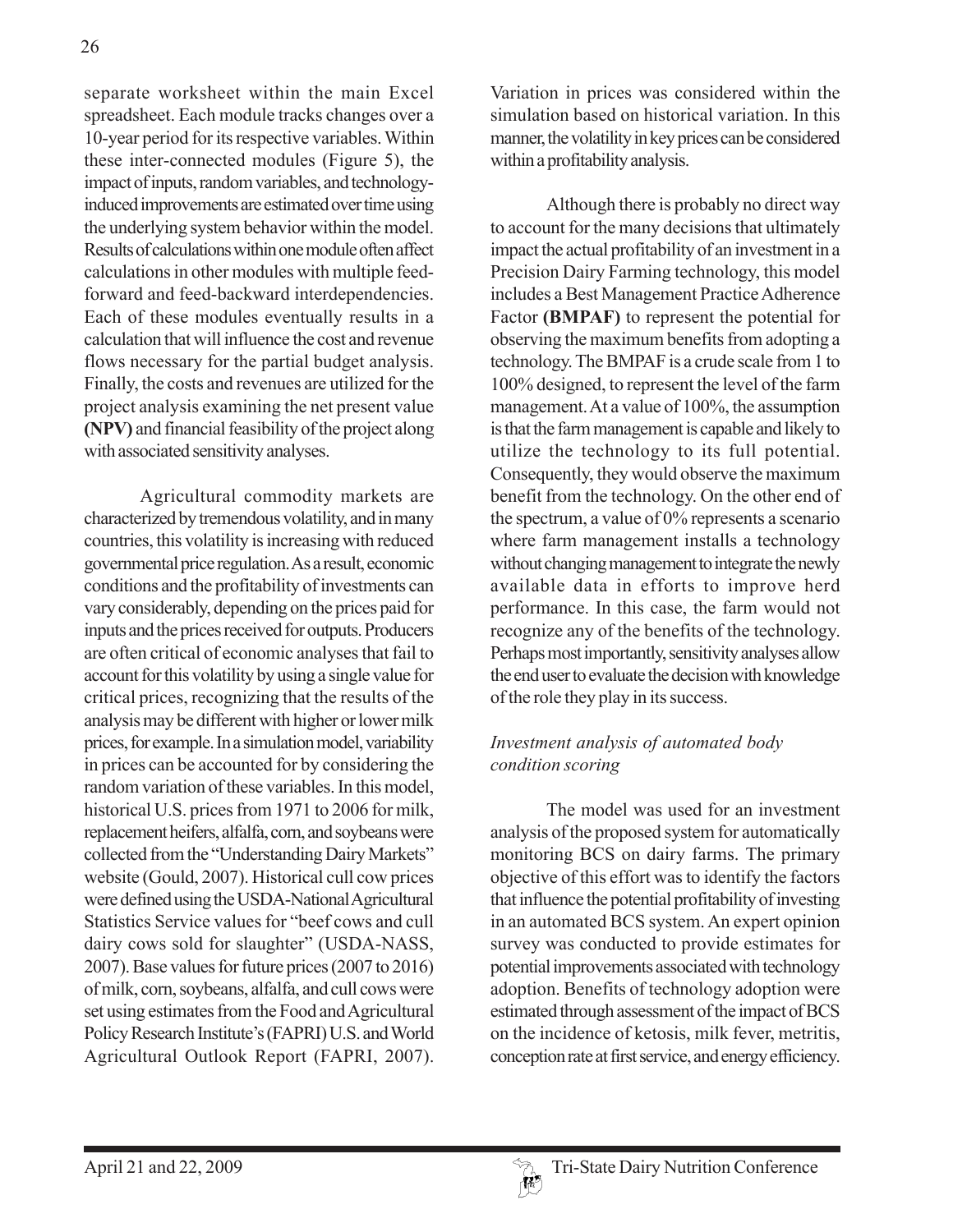For this research example, industry averages for production and financial parameters, selected to represent conditions for a U.S. dairy farm milking 1000 cows in 2007 were used.

The NPV was the metric used to assess the profitability of the investment. The default discount rate of 8% was adjusted to 10% because this technology has not been marketed commercially, thus the risk for early adopters of the technology is higher. The discount rate partially accounts for this increased risk by requiring higher returns from the investment. The general rule of thumb is that a decision with a NPV greater than 0 is a "go" decision and a worthwhile investment for the business. The investment at the beginning of the project includes the purchase costs of the equipment needed to run the system in addition to purchasing any other setup costs or purchases required to start the system. Recognizing that a simpler model ignores the uncertainty inherent in a dairy system, Monte Carlo simulation was conducted using the  $@R$  isk add-in. This type of simulation provides infinite opportunities for sensitivity analyses. Simulations were run using 1000 iterations in each simulation. Simulations were run using estimates provided by experts for scenarios with little to no improvement in the distribution of BCS and with definite improvement.

## **Results and Discussion**

## *Digital imaging*

Because of problems with lighting or setup limitations with the experimental equipment, usable images were available only for 46 of 61 possible days. The average number of usable images per day was 72.44 with a SD of 42.91 and a range of 6 to 149. Usable images were available for 242 different cows. On average, there were 13.77 images per cow with a SD of 8.59 and a range of 1 to 38. The primary reason for deeming an image as non-usable was lighting because there was simply not enough contrast between the background and the cow's body to identify anatomical landmarks. This issue was more prominent for cows that were predominantly black; predominantly white cows were much easier to identify. There were also issues with regard to cow position beneath the camera. In some cases, an image was taken of either the front or rear quarter of the cow, preventing assessment of the anatomical points of interest. Cows standing at an angle within the weigh station were also a problem. Tails moving within images and dirt also prevented some images from being used.

Correlations were calculated between USBCS and UKBCS and weekly composite angles. All correlations of composite angles with USBCS were significantly different from zero  $(P < 0.01)$ . Correlations with UKBCS were significantly different from zero  $(P < 0.02)$  for all composite angles except tail angle. The hook posterior angle  $(r = 0.5239)$ , hook angle  $(r=0.4834)$ , and tailhead depression  $(r=0.3104)$ had the strongest correlations with USBCS. The hook posterior angle  $(r = 0.4601)$ , hook angle  $(r=0.3301)$ , hook anterior curvature  $(r=0.1984)$ , and tailhead depression ( $r = 0.1856$ ) had the strongest correlations with UKBCS. Although the correlations of USBCS and UKBCS with the hook anterior angle were moderate  $(r = 0.2459)$  and 0.1416, respectively), they were not nearly as strong as with hook posterior angle. This demonstrates that the cow is more likely to deposit fat in the area between the hooks and thurls than around the short ribs.

For each angle, a trend of increasing angle size with increasing BCS was observed for both systems. In other words, as BCS increases, the angle flattens toward a straight line (180°). For hook angle and hook posterior angle, this indicates that the hooks are less sharp or prominent with increasing BCS. In fact, this is similar to the descriptions that Ferguson et al. (1994) use within their flowchart distinguishing between round or angular hooks. For

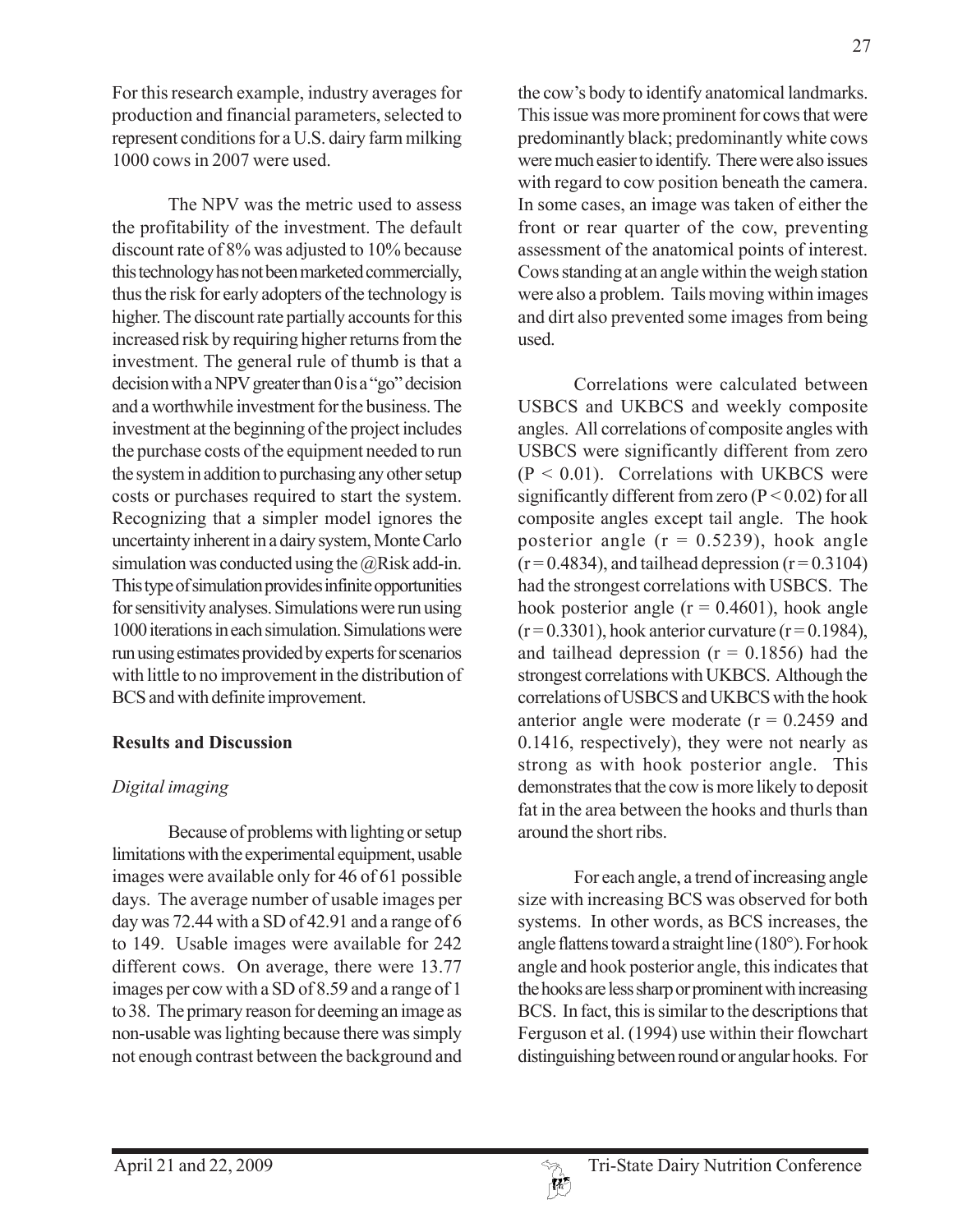the tailhead depression, this indicates that the angle reflecting the depression around the tailhead changes as this region fills with body reserves. This corresponds to the use of the coccygeal (tailhead) ligament within the Ferguson et al. (1994) flowchart. Another way of describing these changes is that the degree of "boniness" changes as the level of fat varies (Coffey et al., 2003). These results support our hypothesis that BCS is reflected in angles around the hooks and rump as measured using digital images.

The primary objective of this work was to develop models to describe BCS using this information obtained from the collected digital images. For the USBCS model, 100% of predicted BCS were within 0.50 points of actual BCS and 92.79% were within 0.25 points. For the UKBCS model, 99.87% of predicted BCS were within 0.50 points of actual BCS and 89.95% were within 0.25 points. These results were similar to those of Leroy et al. (2005) who found, on a series of 32 test images, the deviation between the calculated score and a BCS assessed by an expert was 0.27. In lactating buffalo, Negretti et al. (2008) reported differences of 0.21, 0.26, and 0.27 units between subjectively evaluated BCS using a 1 to 9 scale and calculated BCS using 3 different equations. However, the range of scores of animals in this study was fairly narrow (5 to 8). Ferguson et al. (1994) found that human observers agreed with a modal BCS of 4 observers 58.1% of the time and varied by only 0.25 units 32.6% of the time. Thus, BCS changes of 0.25 cannot realistically be detected, even with trained observers. In our data set, the agreement between subjective BCS and BCS as predicted by image analysis was similar to the expected difference between 2 different subjective BCS observers.

Examples of images from a thin and a fat cow (Figure 6) demonstrate visually the difference in the contours of animals of varying BCS. The thin cow's hooks are much more prominent and pronounced than those of the fat cow, and this is

reflected in the difference in the angles measured from these images. Further, the depression around the tailhead is more pronounced. Predicted scores from these models against actual scores for both systems are depicted in Figure 7. In models predicting both USBCS and UKBCS, the residuals increase in magnitude with increasing BCS. In effect, these models over-predict the BCS of thin cows and under-predict the BCS of fat cows. This result should not be surprising given that in a well-managed herd, such as the one used in this study, few cows score at either extreme of the BCS scale. Thus, this result is likely reflective of inadequate data from cows with particularly low or high BCS to properly predict their BCS using images.

Future efforts in this area should strive to work in large herds where, even in a normal distribution, more cows in extreme categories will exist or in herds with an unusual number of thin and fat cows. The ability to identify thin and fat cows is imperative for successful on-farm adoption of automated BCS as this is where the real value of BCS lies. The largest benefits in body condition scoring result from using information about why cows are outside of the optimal BCS range for their respective parity and stage of lactation to improve herd nutritional management strategies.

## *Limitations and future considerations*

If images were consistently available on a daily basis for all cows, models could be improved through the use of more stringent outlier removal strategies. With 7 images in a week, an image with angles that clearly deviated from the other images during that week could be removed prior to assignment of a predicted BCS. Unfortunately, using such strict rules in this small data set would have removed too many images, resulting in only a small pool of images for model development. Future research efforts should focus on ways of obtaining images more frequently using a larger number of animals across a wider range of scores to improve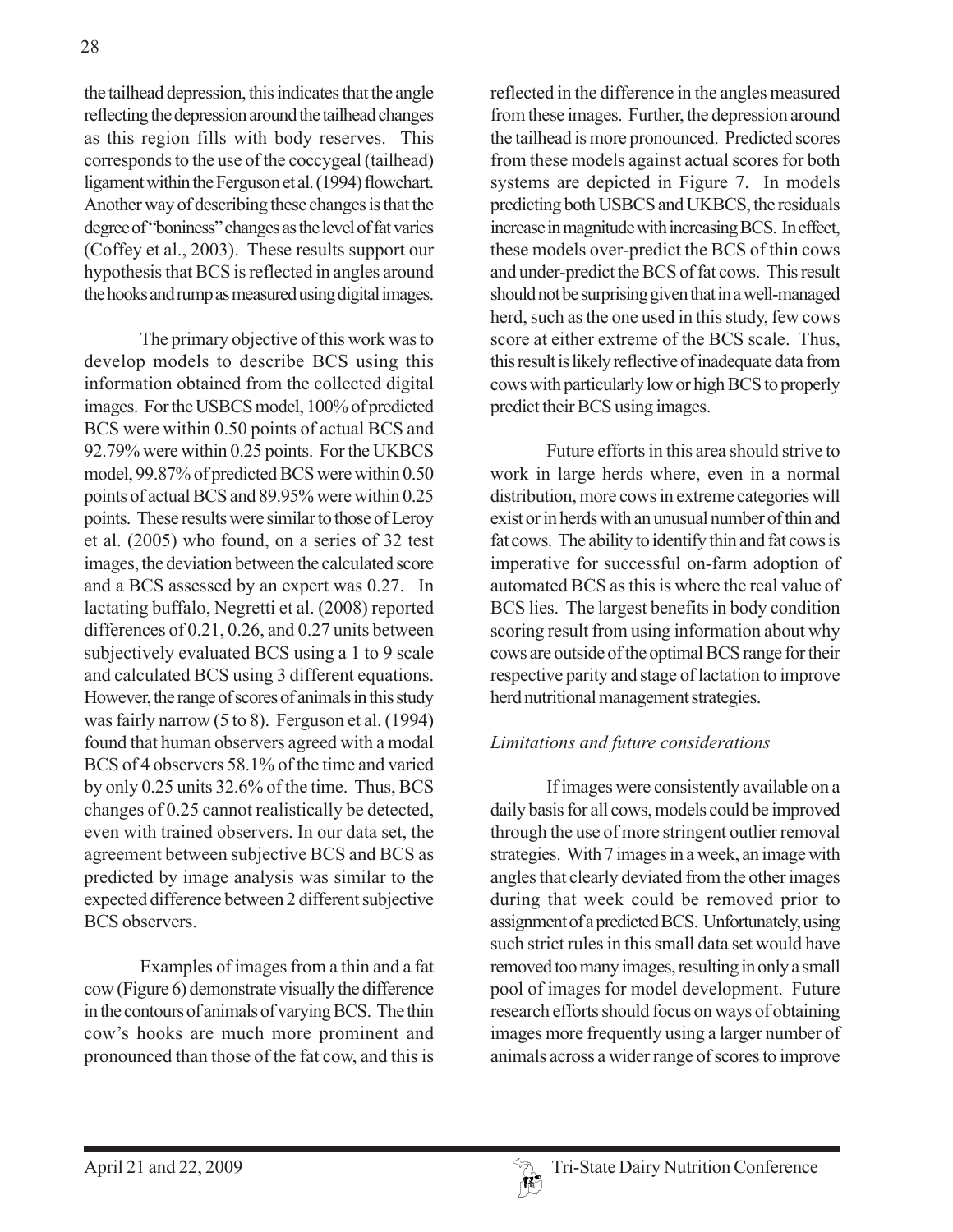upon the relationships demonstrated here. Because of the short duration of this project, we were unable to determine if the measured angles changed within cows, reflecting the changes expected in a cow's BCS during a lactation. Before technology adoption, it is essential to establish that this important pattern is reflected using images from cows followed through complete lactations.

Another limitation to consider is potential error in identifying the anatomical points of interest. The human eye and hand are subject to some degree of error. Furthermore, the anatomical points chosen do not necessarily all correspond to an obvious visual clue. Similarly, the USBCS were provided by one evaluator and the UKBCS by 2 evaluators. Consequently, subjectivity and human error limit the value of collected BCS as predictors in the developed models.

An automated method of point extraction may prove superior to this manual extraction technique. While previous work has focused primarily on images of the rear of the cow (Coffey, 2003; Leroy et al., 2005, Pompe et al., 2005), this research focused on a top-down view of the cow. To gain a better perspective of the cow's anatomy, it may be necessary to combine these 2 approaches, possibly aiming for a 3-dimensional view of the animal.

In the models presented here, the number of angles (2 to 3) used in prediction equations is relatively limited. Edmonson et al. (1989) stated that a score from a single area is a good indication of overall BCS. However, observational BCS involves assimilation of information about multiple visual cues of the cow by the human brain. Whether 2 to 3 points will provide a sufficient representation of overall energy reserves remains to be determined. Perhaps, more accurate algorithms could be developed, compiling information from additional geometrical calculations. Although not possible with the images in this data set, it would be beneficial if adjustment could be made for differences in cow size and posture (Leroy et al., 2005).

While the results of this study demonstrate a clear relationship between angles calculated using digital images and BCS, this relationship may or may not imply a relationship with actual body fat content. Estimates as to the degree with which BCS represents actual body fat have varied considerably with correlation coefficients of 0.57 to 0.90 (Wright and Russel, 1984; Otto et al., 1991; Waltner et al., 1994). Although BCS is used as the "gold standard" for assessing body energy reserves, it is not a perfect measure of energy reserves and is limited by its subjectivity. Future efforts should attempt to define how BCS obtained from image analysis reflects actual body fat in addition to subjective BCS. Initially, this may be accomplished using a more objective measurement of energy reserves, such as ultrasound. However, with a goal of determining the amount of fat within an animal's body, the highest degree of accuracy can be obtained only in a postslaughter chemical analysis of the entire body with contents of the digestive and urinary tracts removed (Otto, 1990). It may also be useful to measure the angles around the hooks and pins used in this study on live animals to compare with angles calculated using image analysis.

# *Profitability analysis*

In a simulation with a small likelihood of improvement in BCS distribution, 12.6% of simulation iterations resulted in a positive NPV, whereas this same number was 86.6% for the scenario with a definite improvement in BCS distribution. In other words, using the model assumptions for an average 1000-cow U.S. dairy in 2007, investing in an automated BCS system was the right decision 12.6 or 86.6% of the time, depending on the assumption of what would happen with BCS distribution after technology adoption. The individual decision maker's level of risk aversion would then determine whether they should make

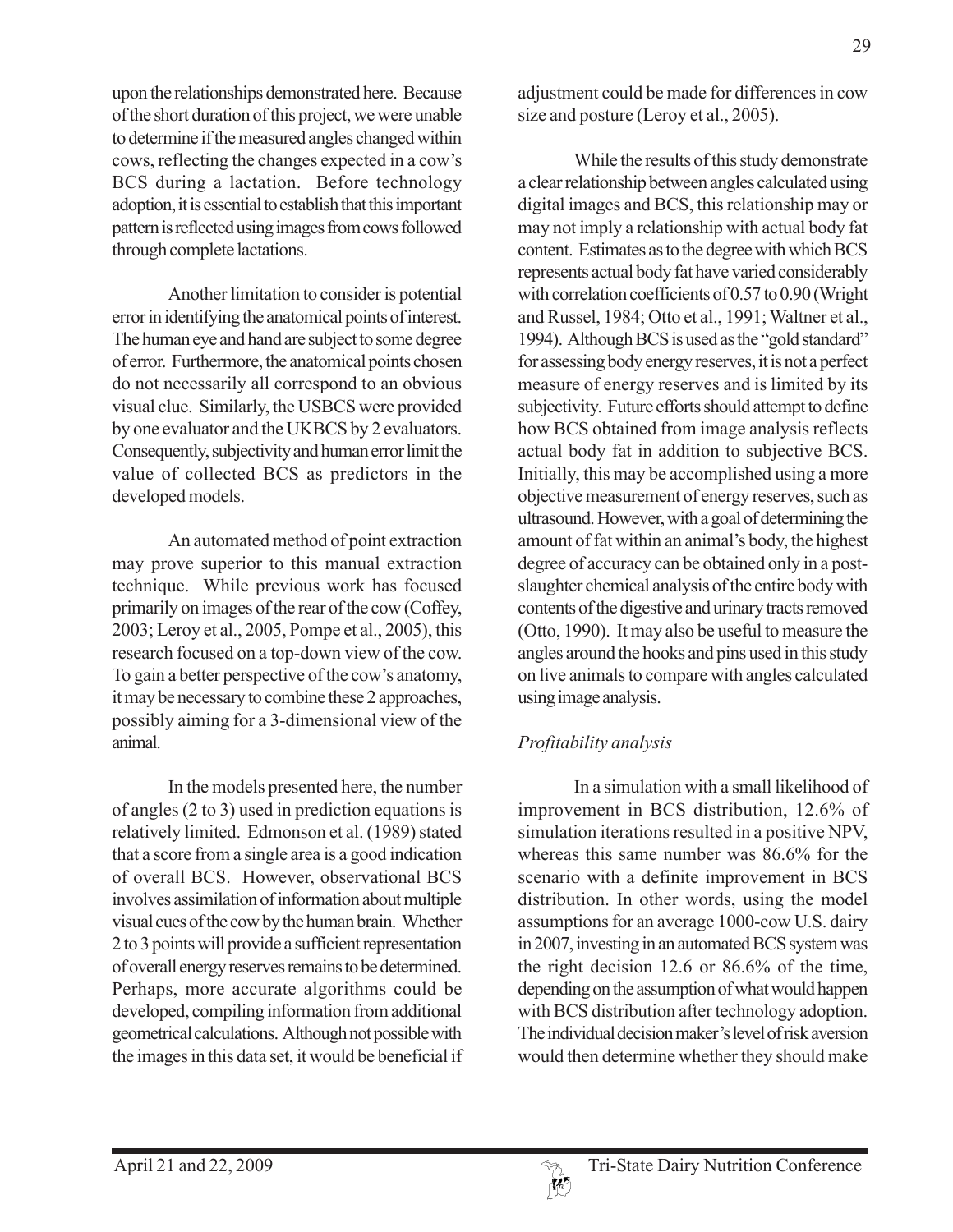the investment. Although this serves as an example of how this model could be used for an individual decision maker, this profitability analysis should not be taken literally. In reality, an individual dairy producer would need to look at this decision using herd-specific variables to assess the investment potential of the technology. The main take home message from these simulations was that because results from the investment analysis were highly variable, this technology is certainly not a "one size fits all" technology that would prove beneficial for all dairy producers.

#### *Sensitivity analyses*

The primary objective of this research was to gain a better understanding of the factors that would influence the profitability of investing in an automated BCS system through sensitivity analysis. Sensitivity analysis, designed to evaluate the range of potential responses, provides further insight into an investment analysis (van Asseldonk et al., 1999). In sensitivity analyses, tornado diagrams visually portray the effect of either inputs or random variables on an output of interest. In a tornado diagram, the lengths of the bars are representative of the sensitivity of the output to each input. The tornado diagram is arranged with the most sensitive input at the top, progressing toward the least sensitive input at the bottom. In this manner, it is easy to visualize and compare the relative importance of inputs to the final results of the model. Improvements in reproductive performance had the largest influence on revenues, followed by energy efficiency and then by disease reduction. Random variables that had the most influence on NPV were as follows: variable cost increases after technology adoption; the odds ratios for ketosis and milk fever incidence and conception rates at first service associated with varying BCS ranges; uncertainty of the impact of ketosis, milk fever, and metritis on days open, unrealized milk, veterinary costs, labor, and discarded milk; and the change in the percent of cows with BCS at calving d" 3.25 before and after technology adoption. Scatter plots of the most sensitive random variables plotted against NPV, along with correlation coefficients, demonstrate how random variables impact profitability. In both simulations, the random variable that had the strongest relationship with NPV was the variable cost increase. Not surprisingly, as the variable costs per cow increased; the NPV decreased in both simulations (Figure 8). Thus, the value of an automated BCS system was highly dependent on the costs incurred to utilize the information provided by the system to alter nutritional management for improved BCS profiles.

Finally, the results of any simulation model are highly dependent on the assumptions within the model. A one-way sensitivity analysis tornado diagram compares multiple variables on the same graph. Essentially, each input is varied (1 at a time) between feasible high and low values, and the model is evaluated for the output at those levels, holding all other inputs at their default levels. On the tornado diagram, for each input, the lower value is plotted at the left end of the bar and the higher value at the right end of the bar (Clemen, 1996). Simulations were run for high and low feasible values for 6 key inputs that may affect NPV. The tornado diagram for the 95th percentile NPV from the simulation with a small likelihood of improvement in BCS distribution is presented in Figure 9. Herd size had the most influence on NPV. The NPV was higher for the larger herd because the investment costs and benefits were spread among more cows.

The next most important variable was the BMPAF. Again, this result was not surprising and reiterates that one of the most important determinants of project success was what the producer actually does to manage the information provided by the technology. There are many nutritional, health, reproductive, and environmental decisions made by the dairy producer that have a major impact on changes in body reserves for both individual cows and groups of cows. Management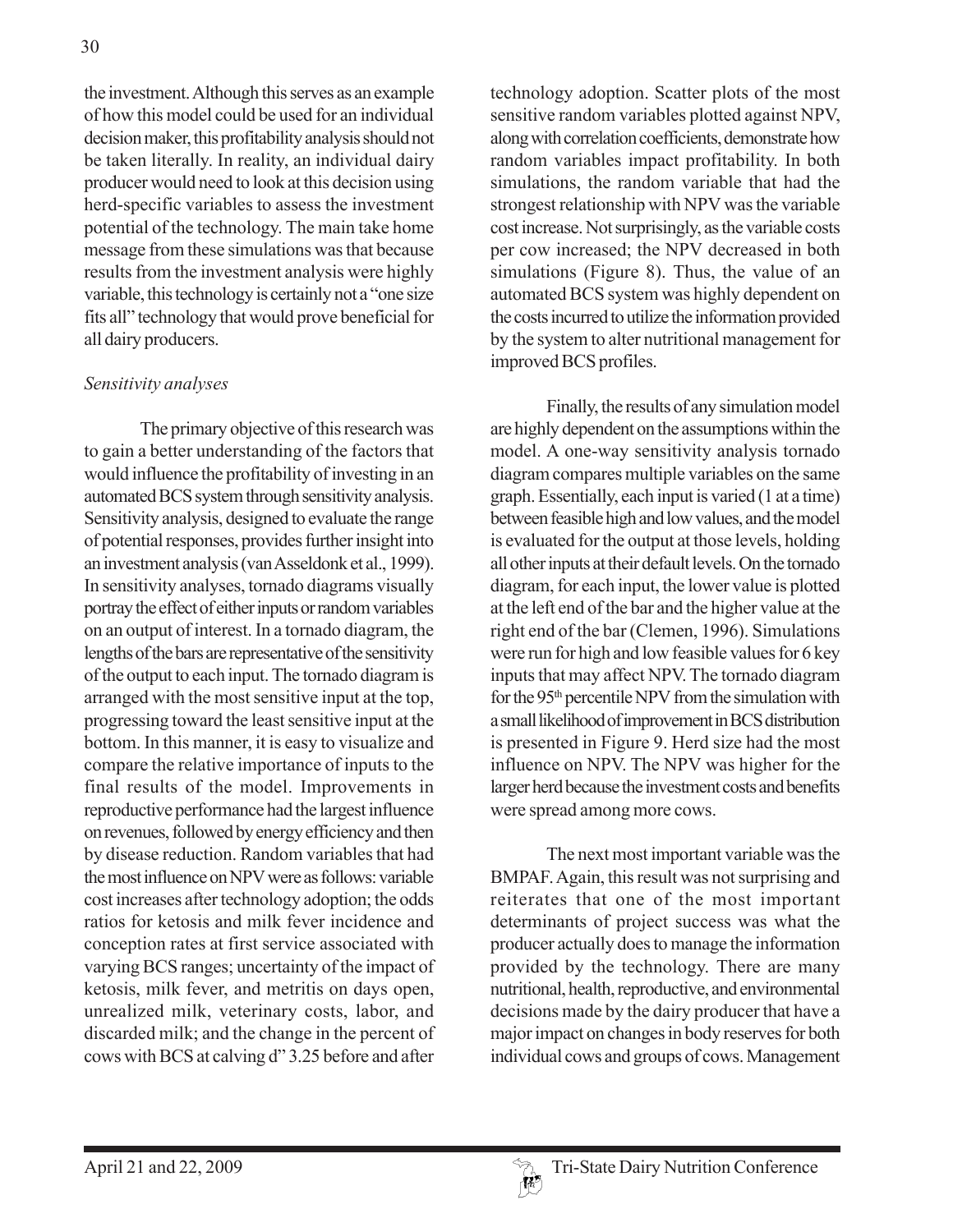level plays a critical role in determining returns from investing in a Precision Dairy Farming technology. The level of management in day-to-day handling of individual cows may also influence the impact of Precision Dairy Farming technologies. Van Asseldonk (1999) defined management capacity as "having the appropriate personal characteristics and skills to deal with the right problems and opportunities in the right moment and in the right way." Effective use of an information system requires an investment in human capital in addition to investment in the technology (Streeter and Hornbaker, 1993). Then, the level of milk production was the next most sensitive input. As the level of milk production increased, the benefits of reducing disease incidence and calving intervals increased. As would be expected, the NPV increased with an increased base incidence of ketosis because the effects of BCS on ketosis would be exaggerated. The purchase price of the technology had a relatively small impact on the NPV, as did the base culling rate.

## **Conclusion**

The potential applications for automated body condition scoring are immense. This research builds upon the work of Coffey (2003), demonstrating the potential for the use of digital images in assessing BCS of dairy cattle. In our work, there appears to be a strong relationship between the angles measured and BCS as determined by trained evaluators. Clearly, the manual identification of points is not feasible beyond labor-intensive research studies. Although the tailhead information did not add much value to predictive models in this study, the potential for using this information to supplement hook descriptions should be explored further in future work. Finally, future studies should place strong emphasis on selecting herds with ample numbers of cows with low and high BCS to ensure that automated scoring systems accurately detect these critically important animals.

Because of limitations related to lighting and separation of the cow image from the background of the image, standard digital photography may not function well in an automated system. Rather, other technologies, such as thermal imaging, should be explored to facilitate automatical extraction of information from images. Arias et al. (2004) successfully demonstrated how digital image processing and neural networks could be used for automatic extraction of morphological descriptions of a cow's body using differences in color within an image. As these imaging technologies are applied to other industries, costs of these technologies will continue to decrease. Similarly, computer storage limitations are no longer a major concern. Once the aforementioned technical difficulties are overcome, automated BCS may become an integral part of decision making on modern dairy farms.

Precision Dairy Farming technologies provide tremendous opportunities for improvements in individual animal management on dairy farms. Formal investment analyses can help producers in deciding which technologies should be purchased. Dairy producers and consultants are accustomed to seeing results from more simple economic analyses that present investment decisions as "black and white" or "good or bad" scenarios. In reality, very few economic decisions for dairy farms are that clear-cut. Examining decisions with a simulation model accounts for more of the risk and uncertainty characteristic of the dairy system. Given this risk and uncertainty, a random investment analysis will represent that there is uncertainty in the profitability of some projects. Ultimately, the dairy manager's level of risk aversion will determine whether or not he or she invests in a technology using the results from this type of analysis. Perhaps the most interesting conclusion from this research was that the factors that had the most influence on the profitability investment in an automated BCS system were those related to what happens with the technology after it has been purchased, as indicated by the increase in variable costs needed for

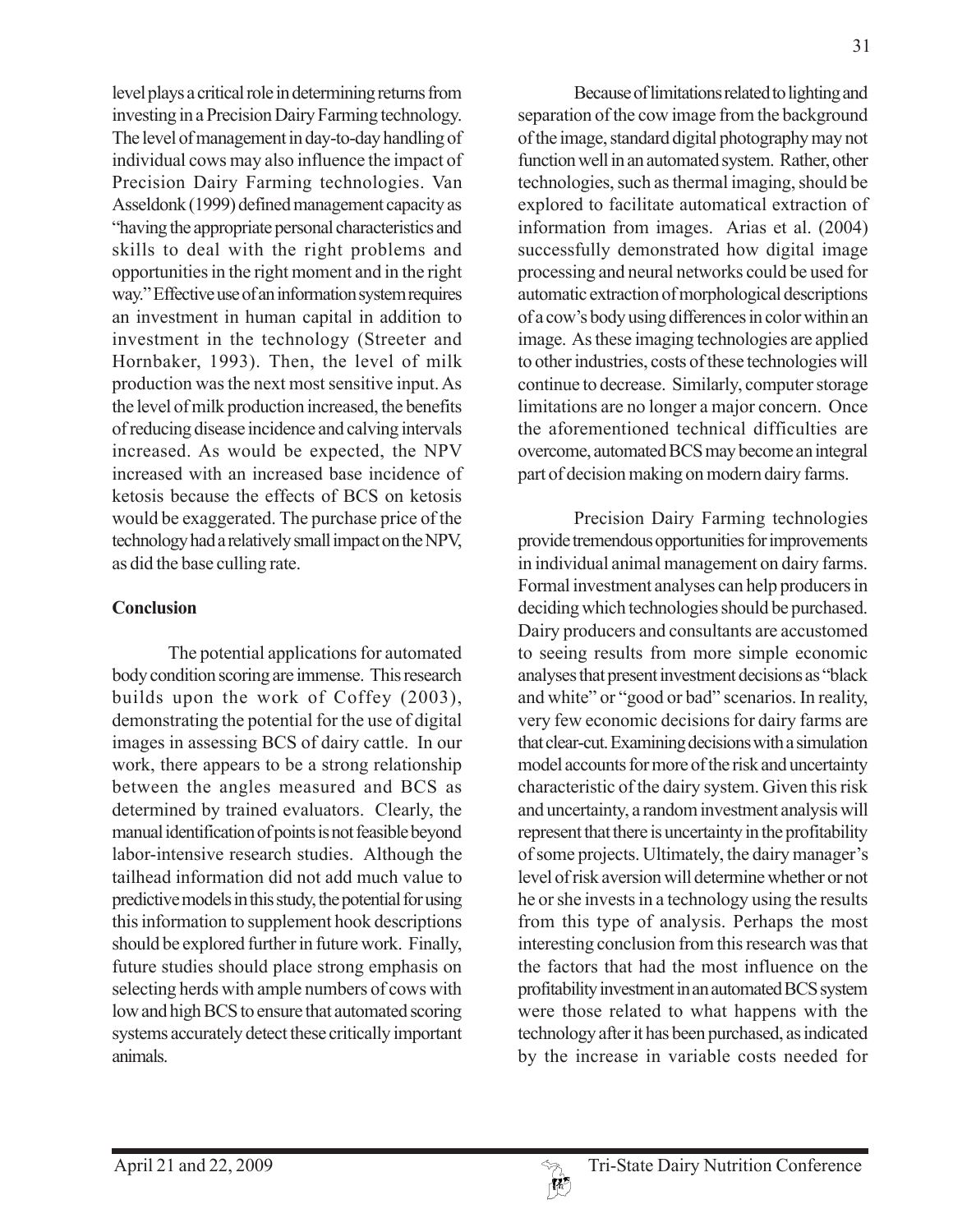management changes and the management capacity of the farm. Decision support tools, such as this one, that are designed to investigate dairy herd decisions at a systems level may help dairy producers make better decisions.

## **References**

Arias, N.A., M.L. Molina, and O. Gualdron. 2004. Estimate of the weight in bovine livestock using digital image processing and neural network. 5th Iberoamerican Meeting on Optics and 8th Latin American Meeting on Optics, Lasers, and Their Applications. Edited by Marcano O., Aristides; Paz, Jose Luis. Proceedings of the SPIE 5622:224-228.

Bewley, J.M., A.M. Peacock, O. Lewis, R.E. Boyce, D.J. Roberts, M.P. Coffey, S.J. Kenyon, and M.M. Schutz. 2008. Potential for estimation of body condition scores in dairy cattle from digital images. J. Dairy Sci. 91(9):3439-3453.

Clemen, R.T. 1996. Making hard decisions: An introduction to decision analysis. 2nd ed. Duxbury Press, Belmont, CA.

Coffey, M.P. 2003. A phenotypic and genetic analysis of energy balance in dairy cows. PhD Dissertation. University of Edinburgh. Edinburgh, Scotland, UK.

Coffey, M.P., N. McFarlane, and T. Mottram. 2003. The feasibility of automatic condition scoring. Holstein Journal 66(April):82-83.

Edmonson, A.J., I.J. Lean, L.D. Weaver, T. Farver, and G. Webster. 1989. A body condition scoring chart for Holstein dairy cows. J. Dairy Sci. 72:68- 78.

FAPRI. 2007. FAPRI (Food and Agricultural Policy Research Institute) 2007 U.S. and World Agricultural Outlook. Iowa State University and University of Missouri-Columbia., ed, Ames, IA.

Ferguson, J.O., D.T. Galligan, and N. Thomsen. 1994. Principal descriptors of body condition score in Holstein cows. J. Dairy Sci. 77(9):2695-2703.

Gould, B.W. 2007. University of Wisconsin-Madison: Understanding Dairy Markets. http:// future.aae.wisc.edu/

Hady, P.J., J.J. Domecq, and J.B. Kaneene. 1994. Frequency and precision of body condition scoring in dairy cattle. J. Dairy Sci. 77(6):1543-1547.

Kristensen, A.R., and E. Jorgensen. 1998. Decision Support Models. Pages 145-163 in Proc. 25th International Dairy Congress, Aarhus, Denmark.

Leroy, T., J.M. Aerts, J. Eeman, E. Maltz, G. Stojanovski, and D. Berckmans. 2005. Automatic determination of body condition score of cows based on 2D images. p. 251 in Precision Livestock Farming. S. Cox, ed. Wageningen Acad. Publishers, Wageningen, the Netherlands.

Lowman, B.G., N.A. Scott, and S.H. Somerville. 1976. Condition scoring of cattle. East of Scotland College of Agriculture, Edinburgh, Scotland.

Mulvany, P. 1977. Dairy cow condition scoring. National Institute for Research in Dairying Paper No 4468. in National Institute for Research in Dairying Paper No 4468. Vol. 4468, Shinfield, Reading, UK.

Negretti, P., G. Bianconi, S. Bartocci, S. Terramoccia, and M. Verna. 2008. Determination of live weight and body condition score in lactating Mediterranean buffalo by Visual Image Analysis. Livest. Sci. 113(1):1-7.

Otto, K.L. 1990. Relationship between body condition score, ultrasonic fat measurement, and composition of 9-11th rib tissues in Holstein dairy cows. Master's Thesis. Cornell University. Ithaca, NY.

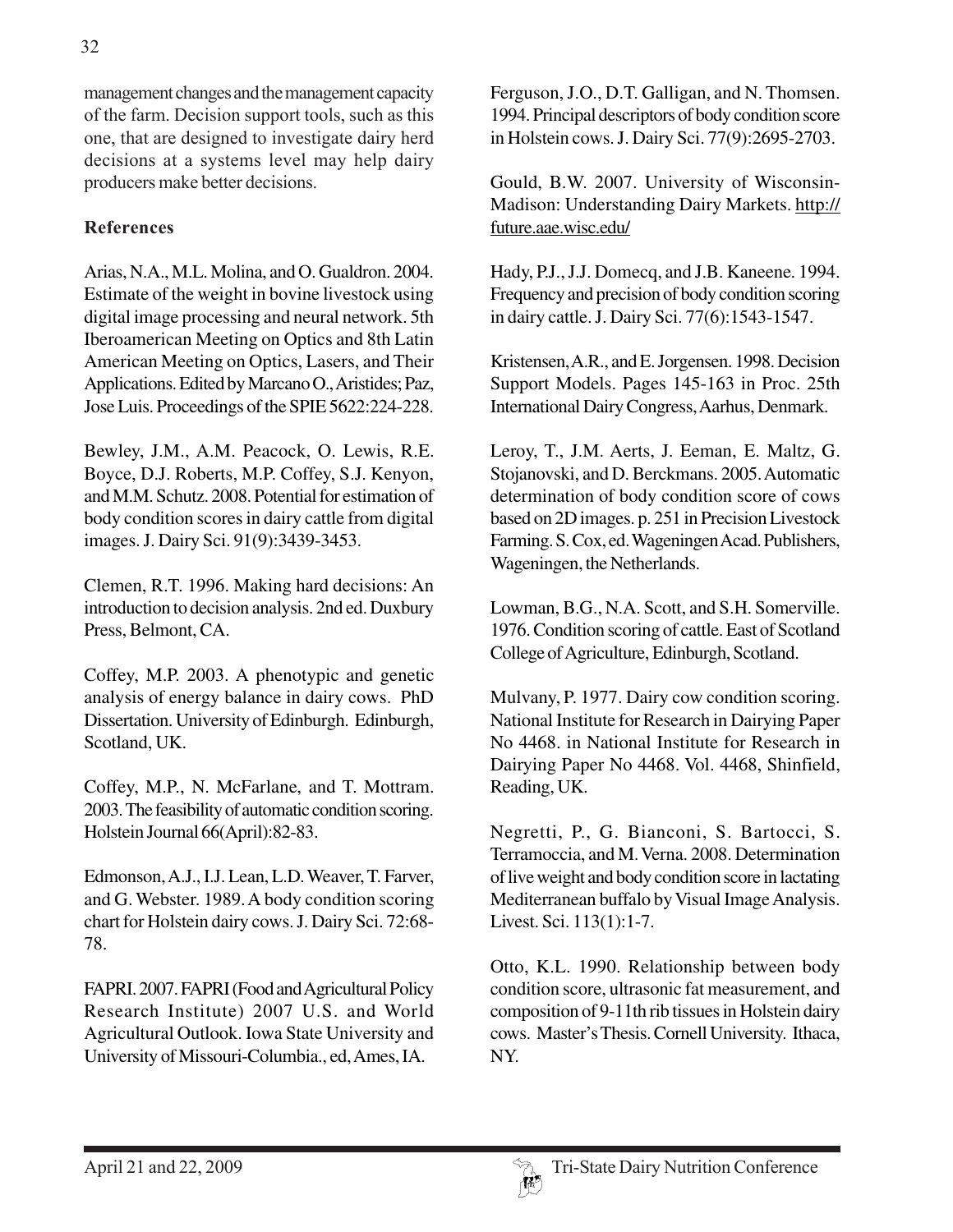Otto, K.L., J.D. Ferguson, D.G. Fox, and C.J. Sniffen. 1991. Relationship between body condition score and composition of ninth to eleventh rib tissue in Holstein dairy cows. J. Dairy Sci. 74(3):852- 859.

Pompe, J.C.A.M., V.J. de Graaf, R. Semplonius, and J. Meuleman. 2005. Automatic body condition scoring of dairy cows: extracting contour lines. Pages 243-245 in Book of Abstracts 5 ECPA-2ECPLF. JTI-/Swedish Institute of Agricultural and Environmental Engineering, Uppsala, Sweden.

Streeter, D. H., and R. H. Hornbaker. 1993. Value of information systems: Alternative viewpoints and illustrations. Pages 283-293 in Farm Level Information Systems, Zeist, The Netherlands.

USDA-NASS. 2007. Agricultural Prices Summary. http://www.nass.usda.gov/index.asp

van Asseldonk, M.A.P.M. 1999. Economic evaluation of information technology applications on dairy farms. Vol. PhD. Wageningen Agricultural University.

van Asseldonk, M.A.P.M., A.W. Jalvingh, R.B.M. Huirne, and A.A. Dijkhuizen. 1999. Potential economic benefits from changes in management via information technology applications on Dutch dairy farms: A simulation study. Livest. Prod. Sci. 60(1):33-44.

Waltner, S.S., J.P. McNamara, J.K. Hillers, and D.L. Brown. 1994. Validation of indirect measures of body fat in lactating cows. J. Dairy Sci. 77(9):2570-2579.

Wright, I.A., and A.J.F. Russel. 1984. Estimation in vivo of the chemical composition of the bodies of mature cows. Anim. Prod. 38:33–44.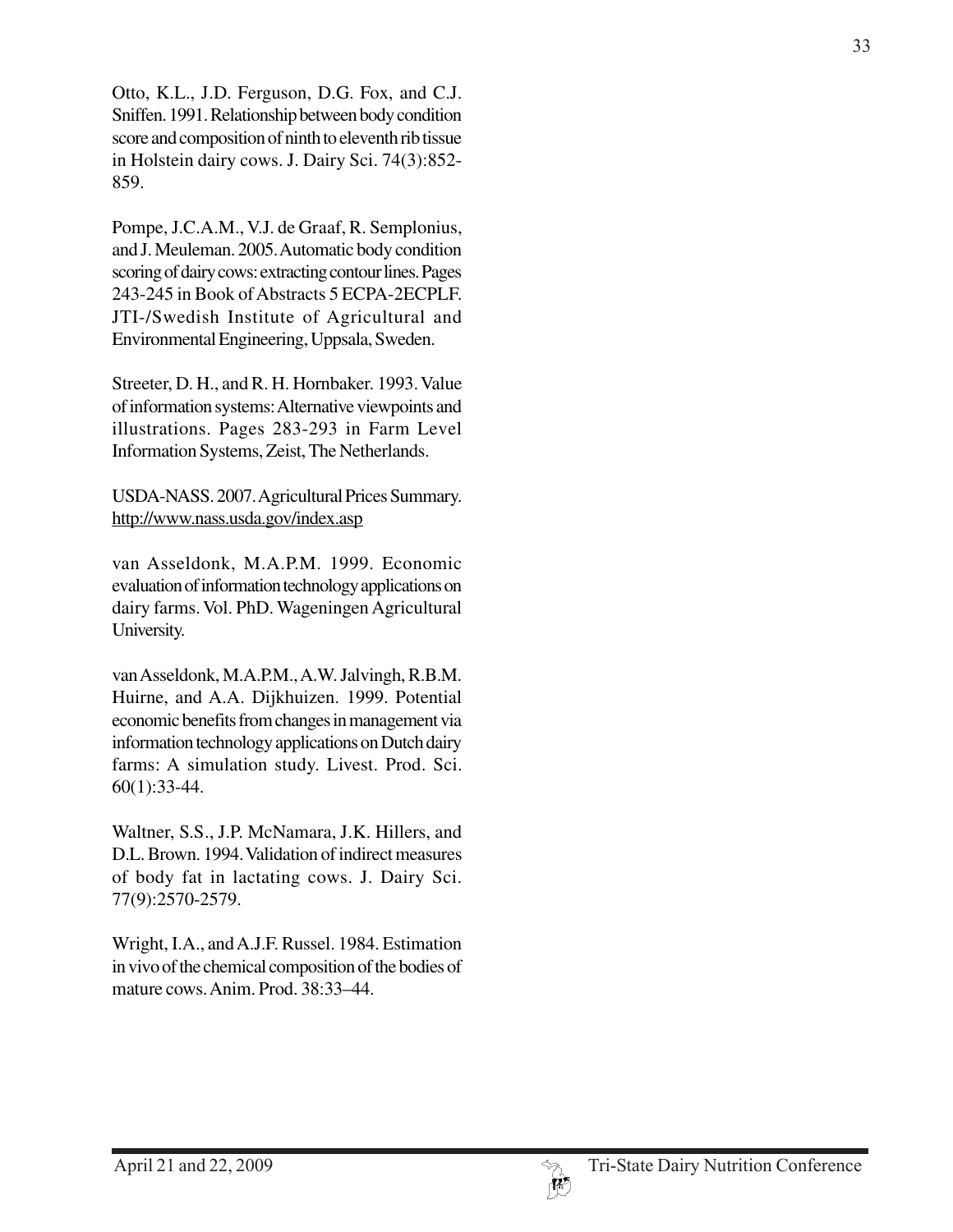

**Figure 1.** Twenty-three key anatomical points identified (where possible) for each image (Bewley et al., 2008).



**Figure 2.** Sample cow outline using 23 key anatomical points [(1) Left Forerib, (2) Left Short Rib Start, (3) Left Hook Start, (4) Left Hook Anterior Midpoint, (5) Left Hook, (6) Left Hook Posterior Midpoint, (7) Left Hook End, (8) Left Thurl, (9) Left Pin, (10) Left Tailhead Nadir, (11) Left Tailhead Junction, (12) Tail, (13) Right Tailhead Junction, (14) Right Tailhead Nadir, (15) Right Pin, (16) Right Thurl, (17) Right Hook End, (18) Right Hook Posterior Midpoint, (19) Right Hook, (20) Right Hook Anterior Midpoint, (21) Right Hook Start, (22) Right Short Rib Start, and (23) Right Forerib] (Bewley et al., 2008).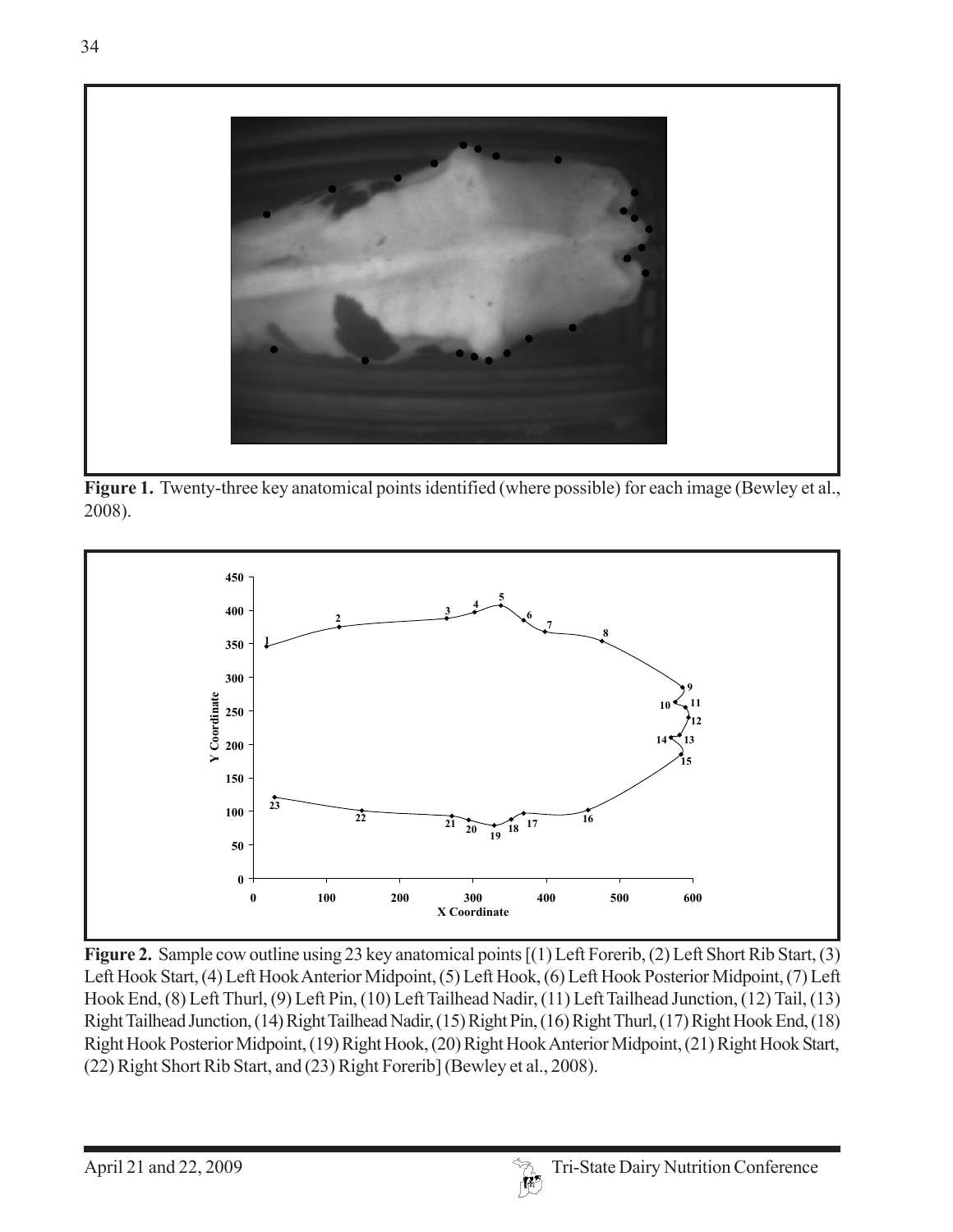

**Figure 3.** Angles calculated using the key anatomical points: [(1) Left Hook Anterior Angle, (2) Left Hook Anterior Curvature, (3) Left Hook Angle, (4) Left Hook Posterior Angle, (5) Left Hook Posterior Curvature, (6) Left, Thurl to Pin Angle, (7) Left Tailhead Depression, (8) Tailhead Angle, (9) Right Tailhead Depression, (10) Right Thurl to Pin Angle, (11) Right Hook Posterior Angle, (12) Right Hook Posterior Curvature, (13) Right Hook Angle, (14) Right Hook Anterior Curvature, and (15) Right Hook Anterior Angle] (Bewley et al., 2008).



**Figure 4.** Diagram depicting general flow of information within the Precision Dairy Farming investment model.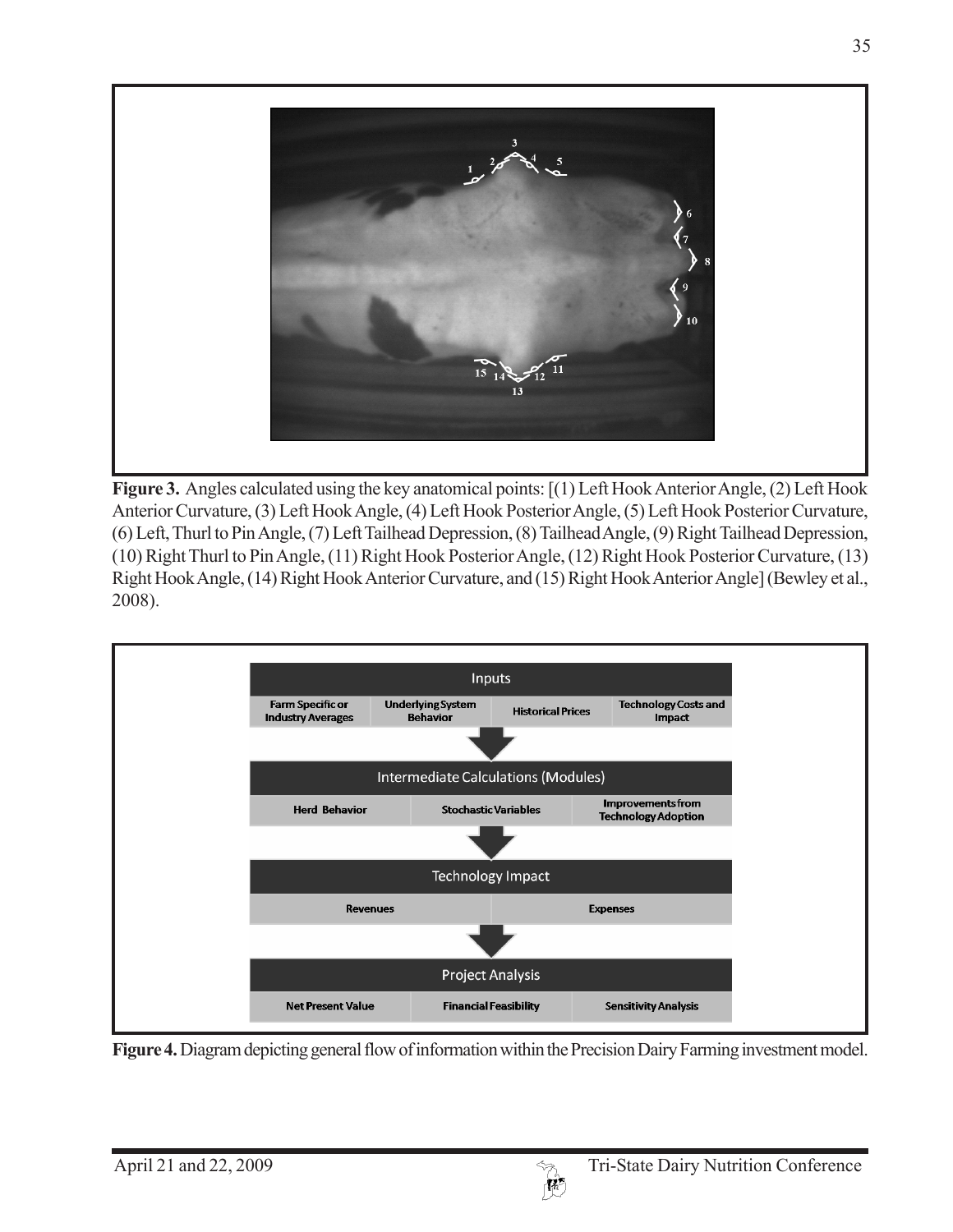

**Figure 5.** Diagram of Precision Dairy Farming investment model modules.



Figure 6. Examples of predicted USBCS of a thin<sup>1</sup> and fat<sup>2</sup> cow (Bewley et al., 2008).

<sup>1 (Left)</sup> USBCS = 2.50, Predicted USBCS = 2.63, Average Posterior Hook Angle = 149.99°, and Average Hook Angle =  $116.62^\circ$ 

<sup>2 (Right)</sup> USBCS = 3.50, Predicted USBCS = 3.62, Average Posterior Hook Angle = 172.14°, and Average Hook Angle =  $153.47^\circ$ .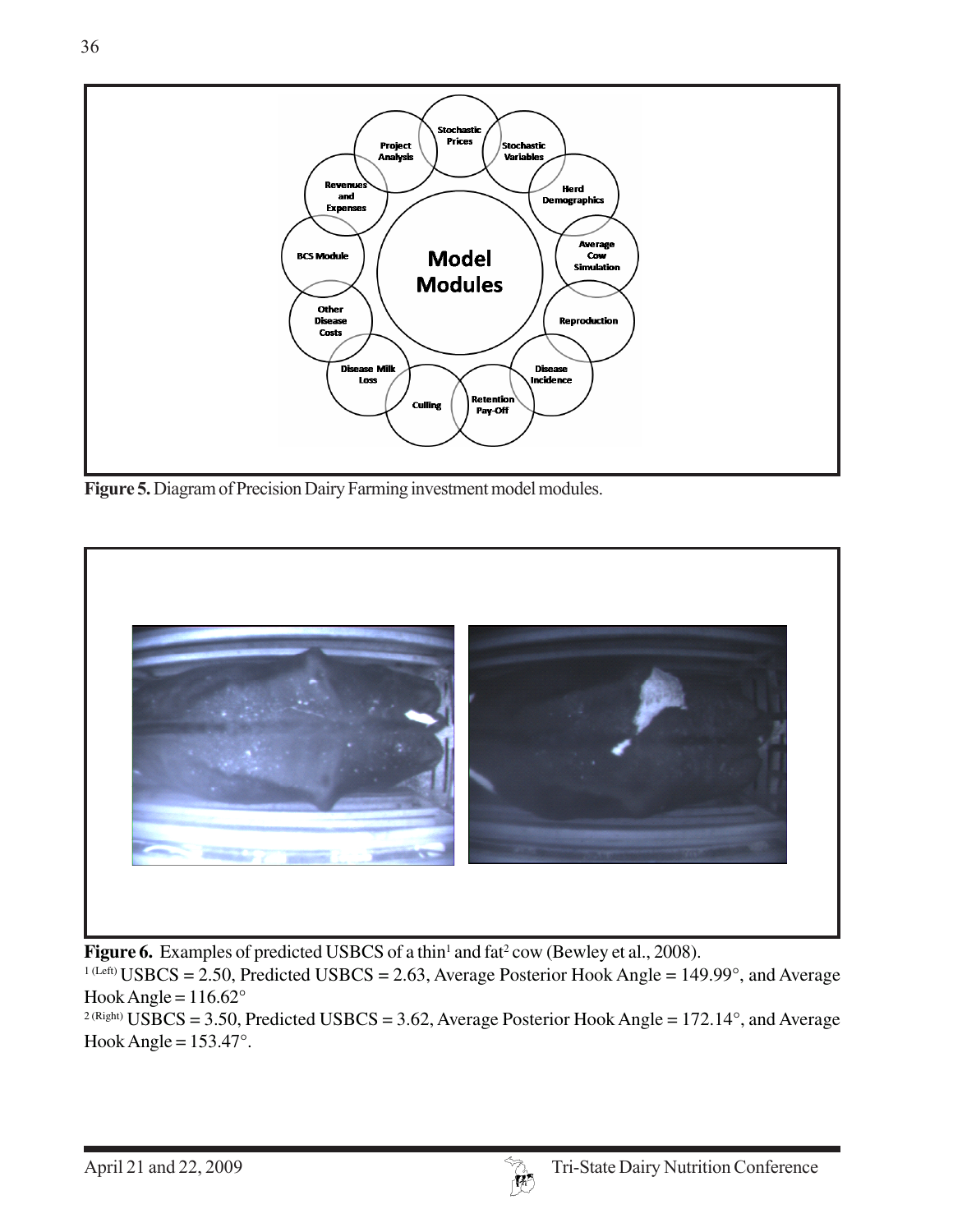

**Figure 7.** Predicted versus actual USBCS and UKBCS (Bewley et al., 2008).



**Figure 8.** Scatter plot of Net Present Value versus annual percentage increase in variable costs (for simulation using all expert opinions provided).